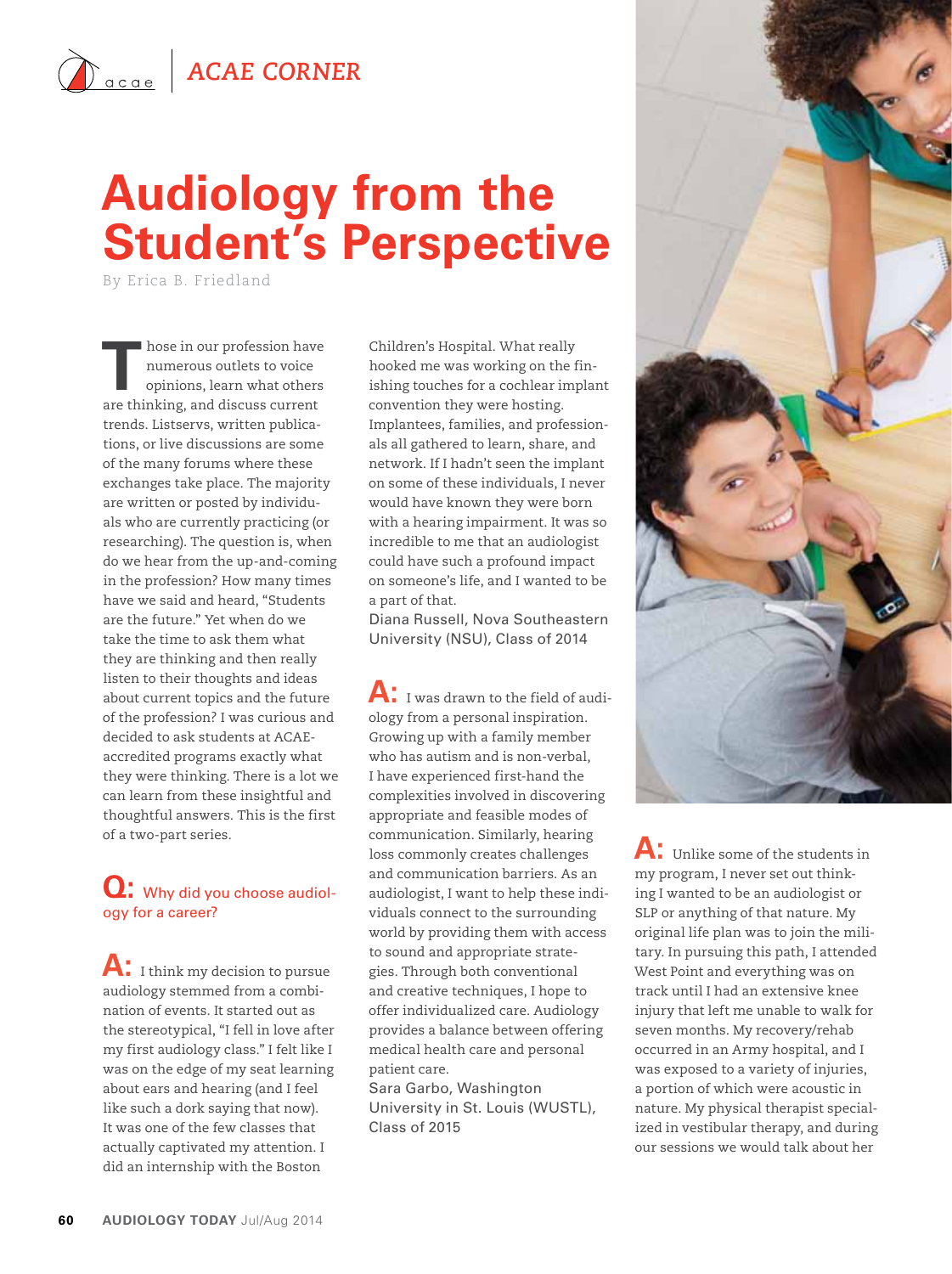

career. Long story short, I refocused my career goals, and here I am today. Shannon McCormick, NSU, Class of 2017

#### **Q:** When applying to AuD programs, what were the most important characteristics you looked for in a program?

**A:** While there are many aspects of a program that I considered, the most important things I looked for were the program's core initiatives, if they were based within a medical

school, and what my instincts told me after my visit. My experiences and impressions during my visits were what stuck out to me the most. I firmly believe in visiting a program before applying to get a true sense of how you see yourself in that particular environment. If it's not meant to be, you will feel it at that initial visit. Alyssa Pursley, WUSTL, Class of 2016

**A:** In choosing an AuD program, I was looking for the most well-rounded clinical and research experience possible. I applied to

ACAE CORNER | **Company** 



several programs and researched their faculty members, current research projects, clinical sites, curriculum, and funding opportunities. Having access to a variety of clinical sites is critically important to the development of all graduate clinicians.

Molly Krygowski, The Ohio State University (OSU), Class of 2016

**A:** When applying to an AuD program, a main focus of mine was on the overall quality of the school. Not that lists from the Internet are always correct or accurate, but I know that there are lists out there ranking the AuD programs across the country, and I would lie if I say I didn't look at them and if they didn't sway me somewhat. However, that said, just because a program is at the top of the list doesn't mean it's the best school or is the right fit for you.

I researched several potential schools' Web sites and just browsed around. For me, however silly this is, the easier I was able to navigate their Web site, the better I felt about that school. I then looked for opportunities that they offered. I wanted options both during and after school—research, clinic rotations, job opportunities, student groups, etc., the more the better. Also, tuition was a big player in deciding where to apply. Looking for scholarship opportunities is a must. Graduate school isn't cheap. Interviewing or visiting a school for a tour is another must. You'll never know if you truly like a program unless you visit and can picture yourself going there. Adam Voss, WUSTL, Class of 2017

**A:** To be totally honest, I was very naïve to what I should be looking for in a program. Audiology was such a new concept to me; I didn't really